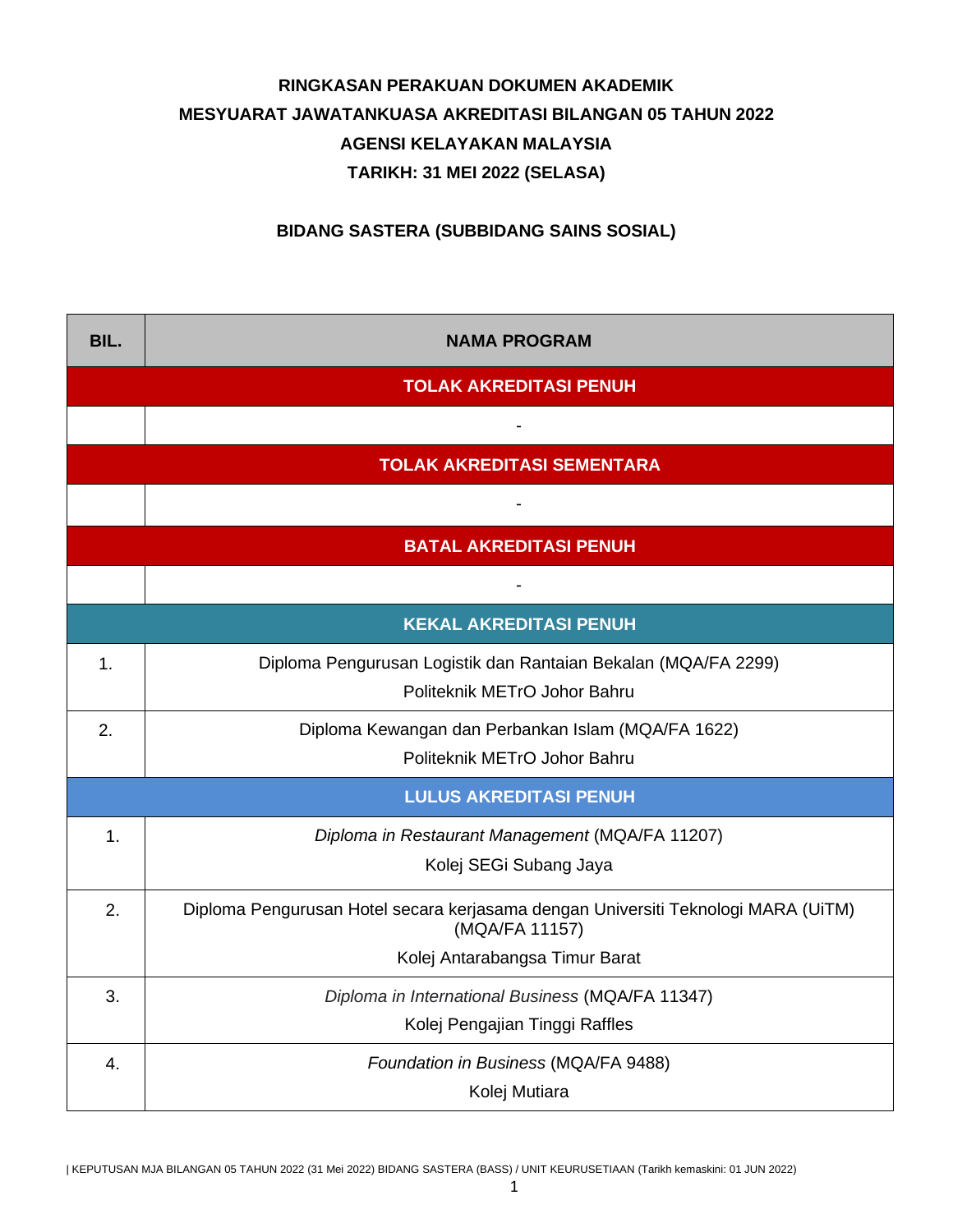| BIL. | <b>NAMA PROGRAM</b>                                                                                                                                                                                              |  |  |
|------|------------------------------------------------------------------------------------------------------------------------------------------------------------------------------------------------------------------|--|--|
| 5.   | Master of Business Administration (MQA/FA 9512)                                                                                                                                                                  |  |  |
|      | <b>UOW MALAYSIA KDU Penang University College</b>                                                                                                                                                                |  |  |
| 6.   | Ijazah Sarjana Muda Pengurusan Muamalat dengan Kepujian (Pengurusan Harta)                                                                                                                                       |  |  |
|      | (MQA/FA 8422-01)                                                                                                                                                                                                 |  |  |
|      | Kolej Universiti Islam Perlis                                                                                                                                                                                    |  |  |
| 7.   | Master of Business Administration (Hospital Management) (MQA/FA 11790)                                                                                                                                           |  |  |
|      | <b>Universiti MAHSA</b>                                                                                                                                                                                          |  |  |
| 8.   | Bachelor of Laws (MQA/FA 12029)                                                                                                                                                                                  |  |  |
|      | University of Reading Malaysia                                                                                                                                                                                   |  |  |
| 9.   | Master in Business Administration (Sustainable Business) (MQA/FA 12385)                                                                                                                                          |  |  |
|      | International Centre for Education in Islamic Finance (INCEIF)                                                                                                                                                   |  |  |
| 10.  | ACCA Foundation in Accountancy (MQA/FA 14212)                                                                                                                                                                    |  |  |
|      | Kolej Internasional Crescendo                                                                                                                                                                                    |  |  |
| 11.  | Certificate in Business Studies (MQA/FA 13738-01)                                                                                                                                                                |  |  |
|      | Kolej Sunway Ipoh                                                                                                                                                                                                |  |  |
| 12.  | <b>Business Foundation Year (MQA/FA 14232)</b>                                                                                                                                                                   |  |  |
|      | University of Southampton Malaysia (UoSM)                                                                                                                                                                        |  |  |
|      | <b>LULUS AKREDITASI SEMENTARA</b>                                                                                                                                                                                |  |  |
| 1.   | Bachelor of Corporate Management (MQA/PA 15690)                                                                                                                                                                  |  |  |
|      | Kolej Universiti Genovasi                                                                                                                                                                                        |  |  |
| 2.   | Licence Professionnelle Métiers Des Arts Culinaires Et Des Arts De La Table (Bachelor of Food<br>Service Management with Culinary Arts (Honours)) 3+0 in Collaboration with Cy Cergy Paris<br>Université, France |  |  |
|      | (MQA/PA 15754)                                                                                                                                                                                                   |  |  |
|      | <b>INTI International College Subang</b>                                                                                                                                                                         |  |  |
| 3.   | Doctor of Philosophy (Management) (MQA/PA 15758)                                                                                                                                                                 |  |  |
|      | <b>Perdana University</b>                                                                                                                                                                                        |  |  |
| 4.   | Diploma in Aviation Management (MQA/PA 15790)                                                                                                                                                                    |  |  |
|      | Kolej Sri                                                                                                                                                                                                        |  |  |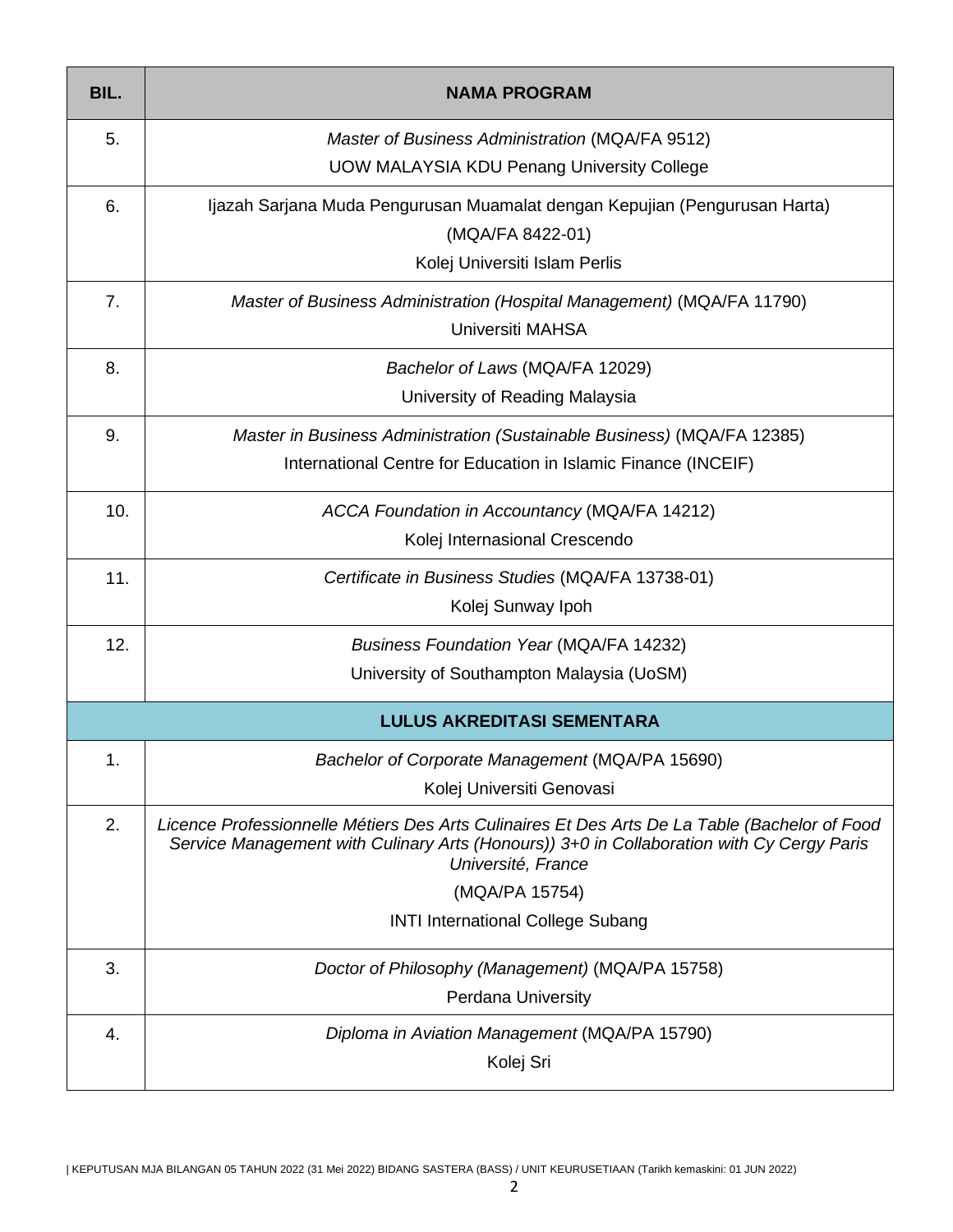| BIL. | <b>NAMA PROGRAM</b>                                                                                            |  |  |  |  |
|------|----------------------------------------------------------------------------------------------------------------|--|--|--|--|
| 5.   | Nama Dimohon:<br><b>Global Online Master of Business Administration</b>                                        |  |  |  |  |
|      | Nama Diperakukan:<br><b>Master of Business Administration</b>                                                  |  |  |  |  |
|      | (MQA/PA 15729)                                                                                                 |  |  |  |  |
|      | University of Cyberjaya                                                                                        |  |  |  |  |
| 6.   | Bachelor of Arts in Public Management (Honours) (MQA/PA 15674)                                                 |  |  |  |  |
|      | Universiti Tun Abdul Razak (UNIRAZAK)                                                                          |  |  |  |  |
| 7.   | <b>Nama Dimohon:</b> Bachelor of Accounting (Honours)                                                          |  |  |  |  |
|      | Nama Diperakukan: Bachelor in Accounting (Honours)                                                             |  |  |  |  |
|      | (MQA/PA 15786)                                                                                                 |  |  |  |  |
|      | Universiti Tun Abdul Razak (UNIRAZAK)                                                                          |  |  |  |  |
| 8.   | Bachelor of Business Administration (MQA/PA 15691)                                                             |  |  |  |  |
|      | Kolej Universiti Genovasi                                                                                      |  |  |  |  |
| 9.   | Nama Dimohon: Ph.D. in Management                                                                              |  |  |  |  |
|      | Nama Diperakukan: Doctor of Philosophy in Management                                                           |  |  |  |  |
|      | (MQA/PA 15756)                                                                                                 |  |  |  |  |
|      | Kuala Lumpur Metropolitan University College (KLMUC)                                                           |  |  |  |  |
| 10.  | Master of Business Administration (MQA/PA 15762)                                                               |  |  |  |  |
|      | Jesselton University College                                                                                   |  |  |  |  |
| 11.  | Master of Business Administration (MQA/PA 15677)                                                               |  |  |  |  |
|      | Universiti Taylor's                                                                                            |  |  |  |  |
| 12.  | <b>Nama Dimohon:</b><br>Master of Philosophy (Business Research)                                               |  |  |  |  |
|      | Nama Diperakukan:<br>Master of Philosophy (Business Administration)                                            |  |  |  |  |
|      | (MQA/PA 15776)                                                                                                 |  |  |  |  |
|      | <b>Sunway University</b>                                                                                       |  |  |  |  |
| 13.  | ACCA Foundation in Accountancy (MQA/PA 15782)                                                                  |  |  |  |  |
|      | Northern Kuala Lumpur International College                                                                    |  |  |  |  |
| 14.  | Ijazah Sarjana Muda Pentadbiran Perniagaan dengan Kepujian secara kerjasama dengan Kolej<br>Universiti Lincoln |  |  |  |  |
|      | (MQA/PA 15755)                                                                                                 |  |  |  |  |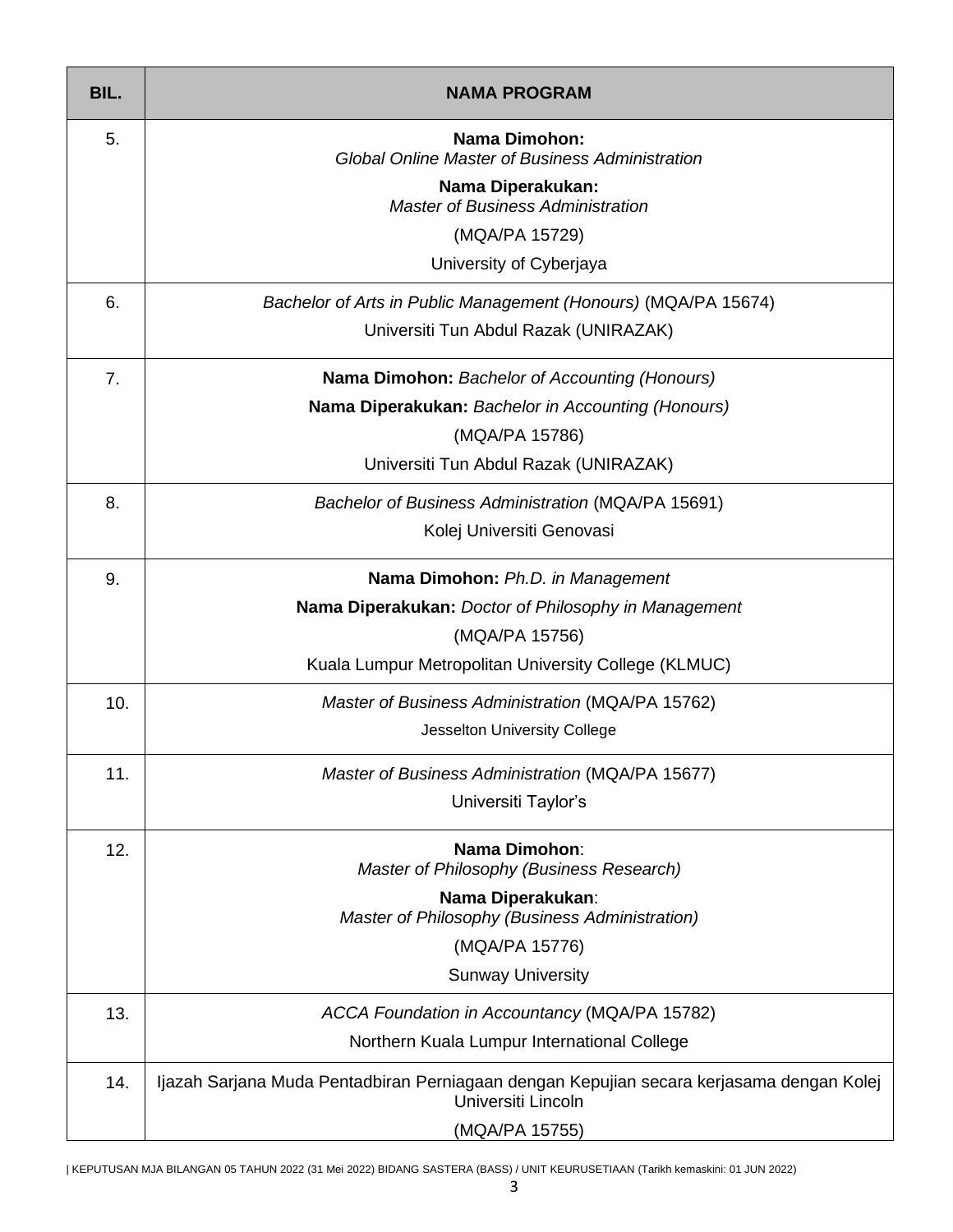| BIL.                        | <b>NAMA PROGRAM</b>         |  |  |
|-----------------------------|-----------------------------|--|--|
|                             | Kolej Antarabangsa Inovatif |  |  |
| <b>TANGGUH</b>              |                             |  |  |
| <b>AKREDITASI PENUH</b>     |                             |  |  |
|                             | $\overline{\phantom{0}}$    |  |  |
| <b>AKREDITASI SEMENTARA</b> |                             |  |  |
|                             |                             |  |  |

| <b>MAKLUMAN KEPUTUSAN RAYUAN</b> |                                                                                                           |                                                                                                    |                                                                                                                                              |  |  |
|----------------------------------|-----------------------------------------------------------------------------------------------------------|----------------------------------------------------------------------------------------------------|----------------------------------------------------------------------------------------------------------------------------------------------|--|--|
| BIL.                             | <b>NAMA PROGRAM</b><br>(KOD PROGRAM)<br><b>NAMA PPT</b>                                                   | <b>KEPUTUSAN ASAL</b><br>(STATUS/TARIKH)                                                           | <b>KEPUTUSAN RAYUAN</b><br>(STATUS/TARIKH)                                                                                                   |  |  |
| $\mathbf 1$ .                    | Master of Philosophy in Aviation<br>(MQA/PA 15102)<br>University College of Aviation<br>Malaysia (UniCAM) | <b>Tolak Akreditasi</b><br>Sementara<br>MJA Bilangan 10<br><b>Tahun 2021</b><br>(26 Oktober 2021)  | <b>KEKAL TOLAK</b><br><b>AKREDITASI SEMENTARA</b><br>No. Ruj. Surat KPT:<br>JPT.S(A)2000/016/015/08<br>Jld.4 (30) bertarikh 21 April<br>2022 |  |  |
| 2.                               | <b>PhD</b> in Aviation<br>(MQA/PA 15217)<br>University College of Aviation<br>Malaysia (UniCAM)           | <b>Tolak Akreditasi</b><br>Sementara<br>MJA Bilangan 11<br><b>Tahun 2021</b><br>(30 November 2021) | <b>KEKAL TOLAK</b><br><b>AKREDITASI SEMENTARA</b><br>No. Ruj. Surat KPT:<br>JPT.S(A)2000/016/015/08<br>Jld.4 (30) bertarikh 21 April<br>2022 |  |  |
| 3.                               | Diploma in Human Resource<br>Management<br>(MQA/FA 4155)<br>Kolej ICAN                                    | <b>Tolak Akreditasi</b><br>Penuh<br>MJA Bilangan 09<br><b>Tahun 2021</b><br>(28 September 2021)    | <b>KEKAL TOLAK</b><br><b>AKREDITASI PENUH</b><br>No. Ruj. Surat KPT:<br>JPT.S(A)2000/016/015/08<br>Jld.4 (30) bertarikh 21 April<br>2022     |  |  |